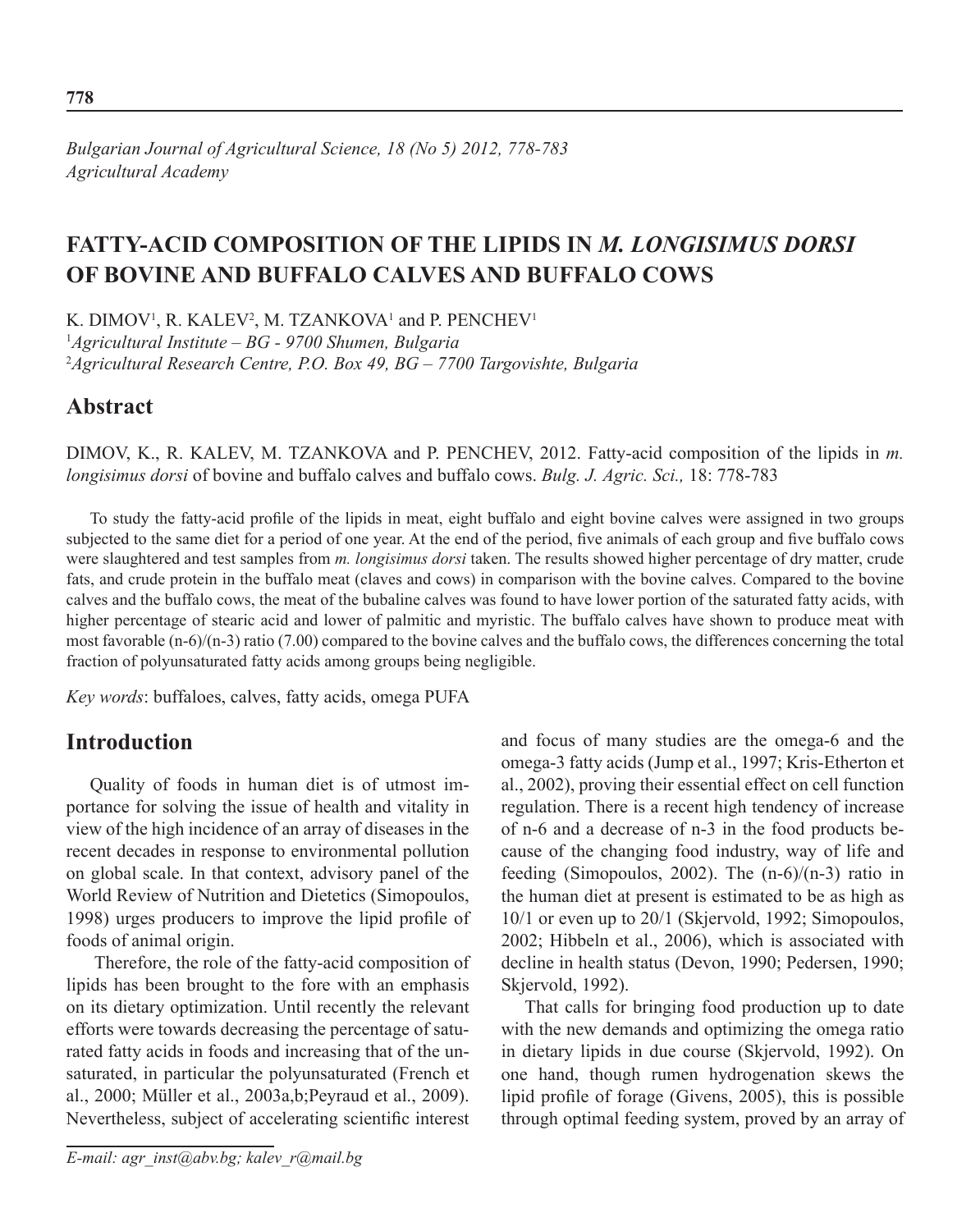studies (Pflimlin and Todorov, 2003; Aldai et al., 2005; Ponnampalam et al., 2006) and stimulated by EU and FAO (Silvestri, 1997). On the other hand, the health and vitality issue can be solved by control over the criteria of importance characterizing meat wholesomeness, and selection of the healthiest product, in that way improving body lipid balance (Watts et al., 1988).

Buffalo meat is known to be a part of the human diet with favorable effect on vitality and incidence of diseases (Borhgese et al., 1978b, 1996; Infascelli et al., 2003; Giordano et al., 2010). This is demonstrated also by some comparative trials between buffaloes and cattle or other species (Sinclair et al., 1982; Borhgese et al., 1978a; de Mendoza et al., 2005). To date on national scale neither comparative nor independent studies have been conducted to characterize the lipid profile in meat obtained from buffaloes or cattle.

The objective of the present study was to establish the fatty-acid profile of the lipids in meat produced from bubaline and bovine calves under equal semi intensive fattening, as well as from buffalo cows.

### **Material and Methods**

For the aim of the study animals from the farm of Mekom AD, Silistra, were assigned – bovine calves of the *Bulgarian Black and White* breed and buffalo calves and cows of the *Bulgarian Murrah* breed. Two groups were formed – one of 8 buffalo calves and the other of 8 bovine calves. In a period of one year, the two groups were subjected to the same diet which consisted of 4 kg of concentrate meal and 4 kg of wheat straw per capita per day. The component composition and the nutritional value of the meal are presented in Table 1. The buffalo cows were conventionally fed roughage (silage, hey, wheat straw) of the amount of  $\sim$ 35 kg/d and concentrate meal with the same composition as the calves.

Five heads of each group were slaughtered – the buffalo calves at 450 kg live weight, and the bovine calves at 500 kg; the buffalo cows' slaughter weight was 580–600 kg. From each carcass meat, test samples from *m. longisimus dorsi* were taken for laboratory analyses of the components as follows:

• Mineral matter – by an atomic absorption spectropho-

**Table 1**

| <b>Composition of the concentrate meal</b> |  |  |  |  |
|--------------------------------------------|--|--|--|--|
|--------------------------------------------|--|--|--|--|

| Components                               |       | $\frac{0}{0}$  |
|------------------------------------------|-------|----------------|
| Maize                                    |       | 60.0           |
| Barley                                   |       | 22.0           |
| Sunflower cake                           |       | 16.2           |
| Dicalcium phosphate                      |       | 0.4            |
| Common salt                              |       | 1 <sub>0</sub> |
| Microelement premix for cattle           |       | 02             |
| Vitamin premix for ruminants<br>#27-86CM |       | 0 <sub>2</sub> |
| Nutritional value of 1 kg                |       |                |
| Energy for growth, MJ                    | 5.726 |                |
| Intestinally digestible protein, g       | 86.0  |                |

tometer *Perkin-Elmer*;

- Crude protein by the Kjeldahl method;
- Fats by a *Soxhlet* extractor;
- Dry matter by oven drying at  $105^{\circ}$ C;
- Lipid composition by gas chromatographers *Unicom* and *Carlo-Erba*.

All the analyses were carried out at the laboratory of Trakia University – Stara Zagora.

The data were processed by the software programme STATISTICA for Windows, 1994.

#### **Results and Discussion**

The nutritional analysis (Table 2) indicates that the buffalo meat is composed of higher percentage of dry matter  $-27.44\%$  in the calves and 28.67 % in the cows – compared to the bovine calves (24.35 %). Meat protein is also slightly higher in bubaline calves (23.87 %) and cows (23.74 %) than in bovine calves (22.64 %), which is in keeping with other comparative studies (Joksimovic and Ognjanovic, 1977**;** Giordano et al., 2010). However, expressed as a percentage out of the dry matter it is lower (86.99 and 82.80 % respectively) than in the bovine meat (92.98 %). Our results are superior compared to the meat protein levels established for Murrah buffaloes in Argentina (Rebak et al., 2010) and close to the Kundi breed in Pakistan (Talpur et al., 2007).

Crude fats composition in meat is much higher in the buffaloes  $-3.92\%$  in the cows and 2.51 % in the calves, which is by respectively 5.7 and 3.6 times higher than the bovine calves (0.69 %). In the same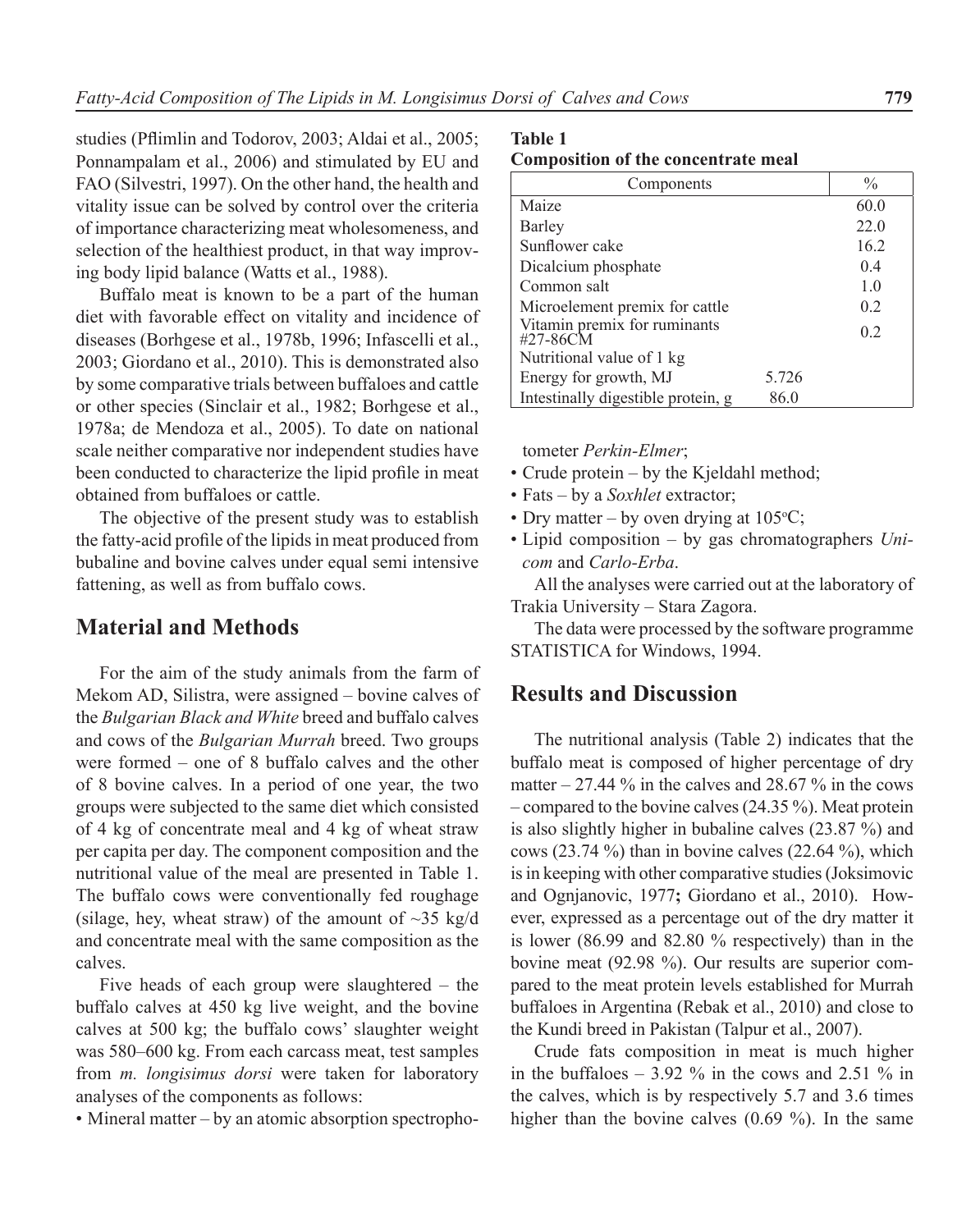| <b>Table 2</b><br><b>Nutritional value of meat</b> |                       |       |
|----------------------------------------------------|-----------------------|-------|
| m.                                                 | Bovine calves $(n=5)$ | Buffa |

| <b>Traits</b>       | Bovine calves $(n=5)$ |        | Buffalo calves $(n=5)$ |        | Buffalo cows $(n=5)$ |        |
|---------------------|-----------------------|--------|------------------------|--------|----------------------|--------|
|                     | $x \pm SE$            |        | $x \pm SE$             | C      | $x \pm SE$           |        |
| Water, %            | $75.65 \pm 0.207$     | 0.613  | $73.56 \pm 0.426$      | 1.298  | $71.33 \pm 0.240$    | 0.753  |
| Dry matter, $\%$    | $24.35 \pm 0.207$     | 1.905  | $27.44 \pm 0.435$      | 3.553  | $28.67 \pm 0.240$    | 1.873  |
| Crude protein, $\%$ | $22.64 \pm 0.180$     | 1.784  | $23.87 \pm 0.331$      | 3.108  | $23.74 \pm 0.603$    | 5.687  |
| Crude fats, %       | $0.69 \pm 0.111$      | 36.087 | $2.51 \pm 0.248$       | 22.111 | $3.92 \pm 0.489$     | 27.959 |
| Solids, $\%$        | $1.03 \pm 0.014$      | 3.107  | $1.06 \pm 0.024$       | 5.189  | $1.02 \pm 0.007$     | 1.568  |

time, the meat from the bovine calves is marked with highest phenotypic variation of C= 36.087, and respectively with highest standard error of SE= 0.111. In the majority of cases, the SE values for the components in the meat of the studied animals are relatively low.

As the data in Table 3 show, the saturated fatty acids (SFA) are 43.64 to 45.83 % of all fatty acids, lower than the result for Kundi and Murrah buffaloes (Talpur et al., 2007; Rebak et al., 2010) and higher than the *Mediterranean buffalo* (Infascelli et al., 2003) and cattle (Ponnampalam et al., 2006). There is a difference between the bovine and the bubaline calves in favour of the latter, which is insignificant unlike the reported by Giordano et al. (2010) prominent superiority of buffalo meat. The majority of SFA is palmitic (C16:0) and stearic acid (C18:0), which is principally established for red meats – cattle (Fink-Gremmels, 1993; MAFF, 1998) and buffalo (Sharma et al., 1986). The meat obtained from the buffalo calves constitutes of significantly lower percentage of C16:0 (25.75 %) and higher of C18:0 (14.80 %) compared to bovine calves (28.80 and 12.43 % respectively) (P< 0.05). As for myristic acid (C14:0), it is of significantly twice lower percentage in the young buffaloes (1.57 %) than in the bovine calves  $(3.01 \%, P < 0.01)$  and the adult buffaloes  $(2.58 \text{ %}, P < 0.05)$ . All this implies that young buffalo meat would be a healthier element of the human diet – in keeping with the observations of Infascelli et al. (2003) – in view of the less atherogenic effect of stearic compared to palmitic and myristic acid (Ovesen et al., 1998), and their relative effect on cholesterol (Grundy, 1994; Judd et al., 2002; Givens, 2005).

The unsaturated fatty acids (UFA) constitute 54.17 to 56.36 % of the total fatty acids, with significantly greater percentage in the buffalo calves compared to

the bovine calves  $(P< 0.01)$ . In the buffalo cows, this value is approximate to that in the bovine than in the bubaline meat. The portion of the monounsaturated fatty acids (MUFA) (40.86-42.79 %) is approximate to the upper range reported by Sharma et al. (1986). Proven to obtain protection against age-related cognitive decline (Solfizzi et al., 1999), oleic acid (C18:1) shows to be the MUFA's major component, as observed earlier in buffaloes (Sharma et al., 1986; Talpur, 2007; Rebak et al., 2010) and cattle (Ponnampalam et al., 2006). It has significantly higher percentage in buffalo calves (40.18 %) than in cattle calves (38.40 %), which is a relative difference of 4.6 per cent The other MUFA, palmitoleic fatty acid (C16:1), ranges insignificantly from 2.46 to 2.78 % of all UFA. Being desirable in the human diet because of their favorable effect on cholesterol levels (Danke, 1994), these two fatty acids are considerably higher than the values established by Rebak et al. (2010).

The variation in the polyunsaturated fatty acids (PUFA) among species and categories is little – 13.30 to  $13.65 \%$  – despite the considerable differences concerning the degree of fatness (Table 2), in view of the established negative correlation between the two criteria (Aldai et al., 2007). There are no significant differences among species and categories, linoleic acid (C18:2) being in the range of 11.65 to 12.21 %, and linolenic  $-1.44$  to 1.75 %. Of all PUFA, the essential C18:2 is considered most nutritionally valuable for human health (Parodi, 1999; AbuGhazaleh et al., 2002). The values established herein are two- to nearly fourfold higher than in other studies on breeds of buffaloes (Talpur, 2007; Rebak et al., 2010) and cattle (Sami et al, 2004). Nevertheless, as an omega-6 fatty acid, the percentage of C18:2 is too high in the bovine calves and the buffalo cows, thus affecting the  $(n-6)/(n-3)$  ratio.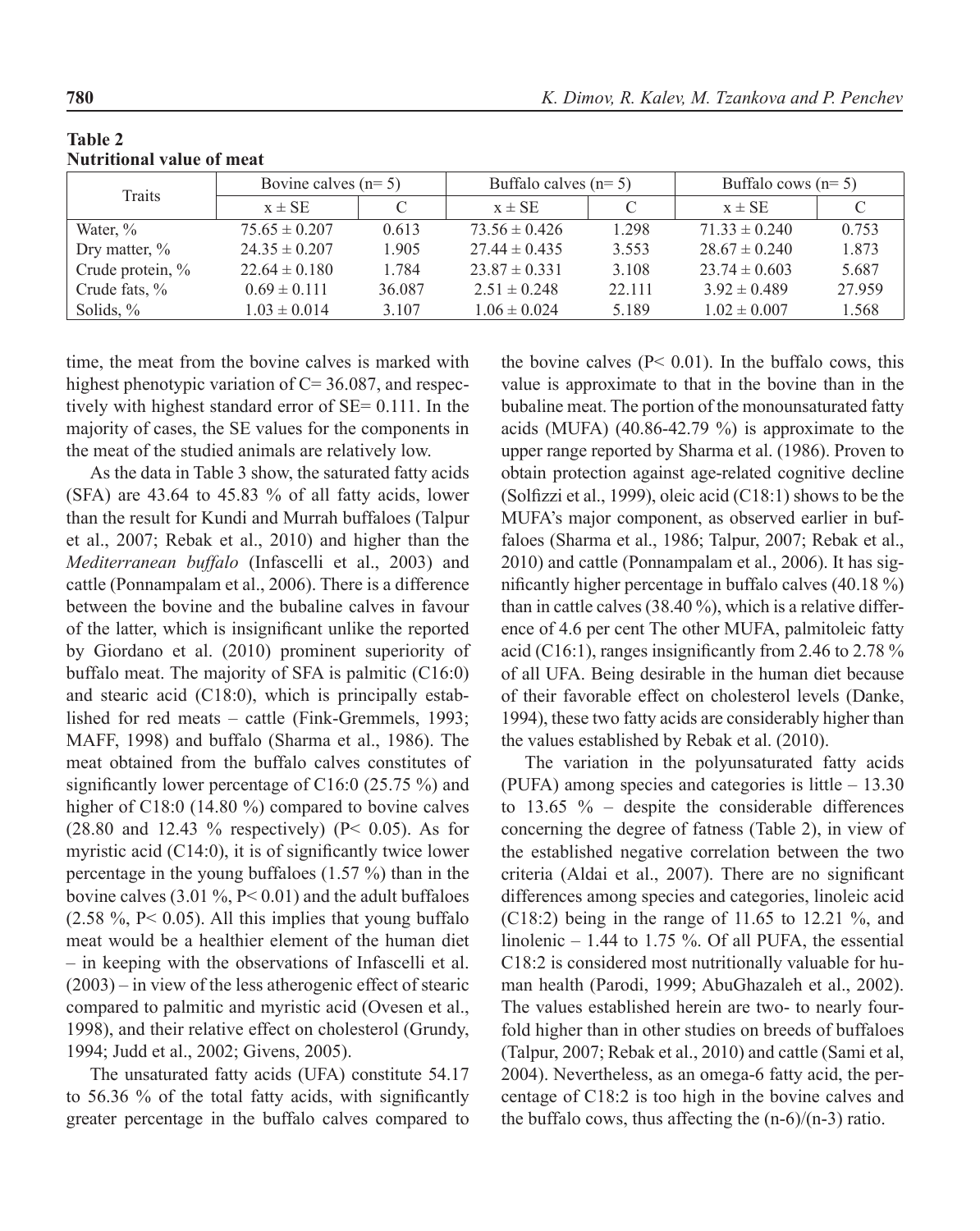As for the omega PUFA's, from nutritional point of view, there is an increasing scientific interest in omega-3 fatty acids as a whole (Jump et al., 1997; Kris-Etherton et al., 2002), playing favorable effect on productive performance and carcass quality in ruminants as well (Mattos et al., 2000; Ponnampalam et al., 2002). In our study a ratio of 7.00 between n-6 and n-3 was observed in young buffalo meat (Table 3), conventionally assumed as an upper limit, much higher than that of the buffalo meat in other studies (Talpur, 2007; Rebak et al., 2010). The values in the bovine calves and the buffalo cows are above this limit, the differences among the groups being statistically insignificant. The (n-6)/ (n-3) ratio is very close to the ratio between C18:2 and C18:3 (from 6.65 in buffalo calves to 8.48 in buffalo cows), the main omega-6 and omega-3 fatty acid, and follows the same trend.

The ratio between PUFA and SFA in the meat of ruminants is usually lower than the other livestock because of the biohydrogenation of PUFA's in the rumen (Talpur, 2007). Here in the bovine calves and the two categories of buffaloes they were established to be in close range – from 0.29 to 0.31 ( $P > 0.05$ ) – which is below the value of 0.45 recommended by Wood and Enser (1997). However, Talpur (2007) have reported

#### much lower ratio for Kundi buffaloes fed cottonseed and alfalfa pasture. Though insignificantly, the PUFA/ SFA ratio in the bovine meat is lower than that of both the young and the adult buffaloes, which is commensurate with the lower fatness too (Table 2), as the ratio has been established to be in direct dependence on the level of total fats (De Smet et al., 2004).

As the percentage of the UFA fraction was found to be higher in the meat from the buffalo calves, the calculated SFA/UFA ratio in it is most favorable (0.77), as compared to the bovine calves  $(0.84, P< 0.01)$  and buffalo cows  $(0.82, P < 0.05)$ . Our result for the buffalo calves is especially lower than the results in other studies on the species (Talpur et al., 2007; Rebak et al., 2010) while for the bovine calves it is higher than the ratio reported by Ponnampalam et al. (2002).

### **Conclusions**

The present study established higher percentage of dry matter, crude fats, and crude protein in the buffalo meat (claves and cows) in comparison with the bovine calves.

Compared to the bovine calves and the buffalo cows, the meat of the bubaline calves was found to have lower

#### **Table 3 Fatty-acid composition in meat**

| Fatty acids, %                     | Bovine calves (1) | Buffalo calves (2) | Buffalo cows (3)  | Significance of  |
|------------------------------------|-------------------|--------------------|-------------------|------------------|
|                                    | $x \pm SE$        | $x \pm SE$         | $x \pm SE$        | differences      |
| Myristic C14:0                     | $3.01 \pm 0.168$  | $1.57 \pm 0.316$   | $2.58 \pm 0.159$  | $1-2**$ ; $2-3*$ |
| Palmitic C16:0                     | $28.80 \pm 0.145$ | $25.75 \pm 1.119$  | $27.81 \pm 0.591$ | $1 - 2^*$        |
| Palmitoleic C16:1                  | $2.46 \pm 0.108$  | $2.78 \pm 0.359$   | $2.53 \pm 0.162$  |                  |
| Margaric C17:0                     | $1.60 \pm 0.046$  | $1.52 \pm 0.035$   | $1.52 \pm 0.054$  |                  |
| Stearic C18:0                      | $12.43 \pm 0.318$ | $14.80 \pm 1.225$  | $13.11 \pm 0.559$ | $1 - 2^*$        |
| Oleic C18:1                        | $38.40 \pm 0.426$ | $40.18 \pm 0.554$  | $38.79 \pm 0.299$ | $1 - 2*$         |
| Linoleic $C18:2$                   | $11.79 \pm 0.243$ | $11.65 \pm 0.512$  | $12.21 \pm 0.313$ |                  |
| Linolenic $C18:3$                  | $1.51 \pm 0.075$  | $1.75 \pm 0.179$   | $1.44 \pm 0.097$  |                  |
| Saturated fatty acids (SFA)        | $45.83 \pm 0.287$ | $43.64 \pm 0.595$  | $45.03 \pm 0.368$ |                  |
| Unsaturated fatty acids (UFA)      | $54.17 \pm 0.287$ | $56.36 \pm 0.591$  | $54.97 \pm 0.368$ | $1 - 2$ **       |
| Monounsaturated fatty acids (MUFA) | $40.86 \pm 0.407$ | $42.79 \pm 0.640$  | $41.33 \pm 0.376$ |                  |
| Polyunsaturated fatty acids (PUFA) | $13.30 \pm 0.230$ | $13.40 \pm 0.379$  | $13.65 \pm 0.525$ |                  |
| <b>SFA/UFA</b>                     | $0.84 \pm 0.010$  | $0.77 \pm 0.018$   | $0.82 \pm 0.012$  | $1-2**$ ; $2-3*$ |
| PUFA / SFA                         | $0.29 \pm 0.006$  | $0.31 \pm 0.010$   | $0.30 \pm 0.020$  |                  |
| $(n-6)/(n-3)$                      | $7.90 \pm 0.519$  | $7.00 \pm 0.853$   | $8.61 \pm 0.580$  |                  |

\* – P< 0.01; \* – P< 0.05; all other insignificant (P> 0.05)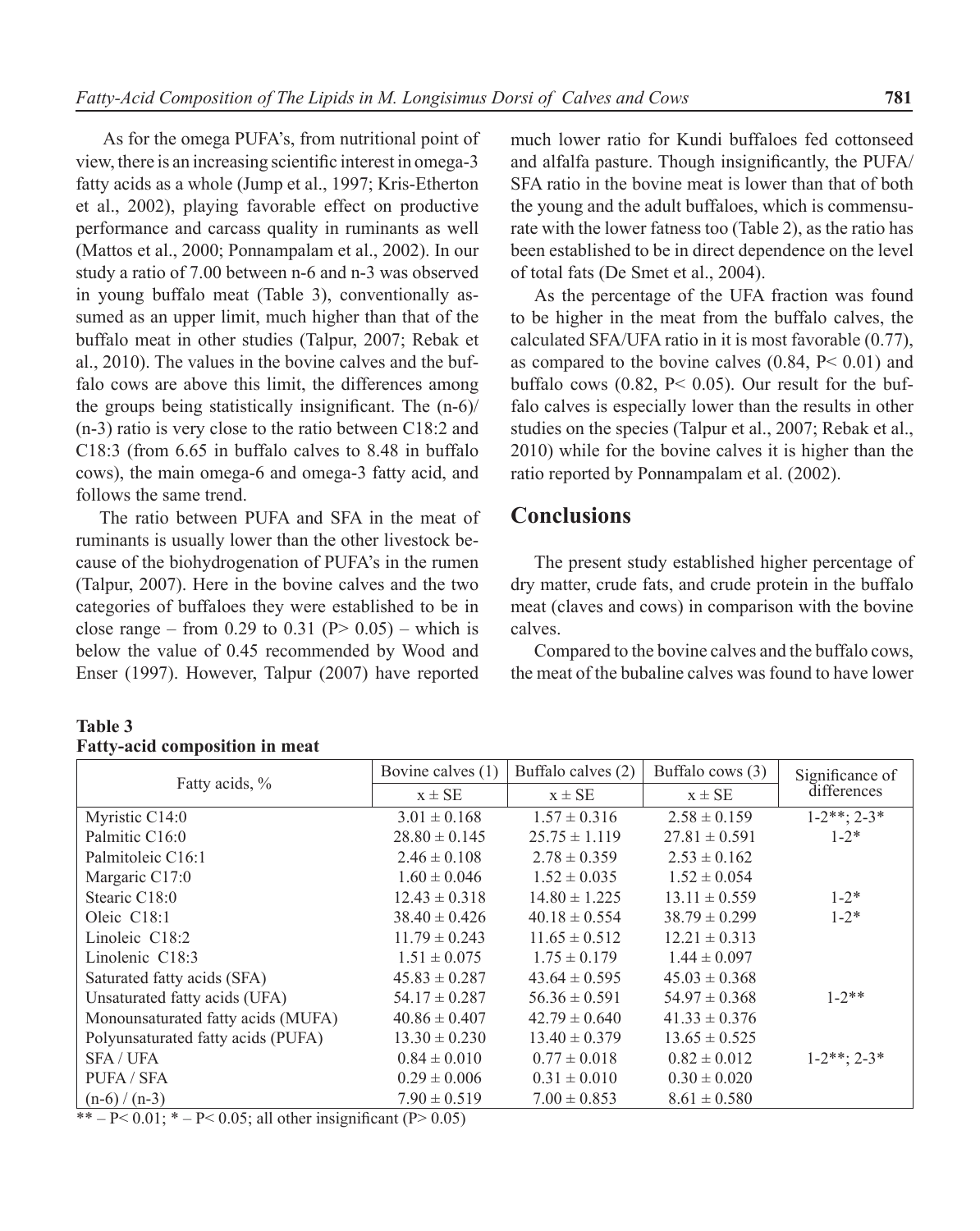portion of the saturated fatty acids, with higher percentage of stearic acid and lower of palmitic and myristic.

The buffalo calves have shown to produce meat with most favourable  $(n-6)/(n-3)$  ratio (7.00) compared to the bovine calves and the buffalo cows, the differences concerning the total fraction of polyunsaturated fatty acids among groups being negligible.

### **References**

- **AbuGhazaleh, A. A., D. J. Schingoethe, A. R. Hippen, K. F. Kalscheur and L. A. Whitlock,** 2002. Fatty acid profiles of milk and rumen digesta from cows fed fish oil, extruded soybeans or their blend. *Journal of Dairy Science*, **85**: 2266-2276.
- **Aldai, N., B. E. Murray, A. I. Najera and K. Osoro,** 2005. Finishing effect on fatty acids profile of intramuscular fat of extensive reared steers. In: F.P. O'Mara et al. (Editors) (XX International Grassland Congress, Offered Papers), *Wageningen Academic Publisher*, p. 185.
- **Aldai, N., A. I. Najera, A. Martinez, R. Celaya and K. Osoro,** 2007. Correlation between carcass conformation and fat cover degree, and muscle fatty acid profile of yearling bulls depending on breed and *mh*-genotype. *Livestock Science*, **107**: 199-212.
- **Borghese, A., S. Gigli, A. Romita, A. Di Giacomo and M. Mormile,** 1978a. Fatty acid composition of fat in water buffalo calves and bovine calves slaughtered at 20-28 and 36 weeks of age. In: H. de Boer and J. Martin (Editors), *Patterns of Growth and Development in Cattle* (A Seminar in the EEC Programme of Coordination of Research on Beef Production, Ghent, October 11-13, 1977), Martinus Nijhoff, The Hague, Netherlands, pp. 267-276.
- **Borghese, A., A. Romita, S. Gigli and A. Di Giacomo,**  1978b. Eating quality of buffalo and bovine calves slaughtered at 20-28 and 36 weeks of age. In: H. de Boer and J. Martin (Editors), *Patterns of Growth and Development in Cattle* (A Seminar in the EEC Programme of Coordination of Research on Beef Production, Ghent, October 11-13, 1977), Martinus Nijhoff, The Hague, Netherlands, pp. 603-611.
- **Borghese, A., A. Di Giacomo and M. Mormile,** 1996. Meat eating quality in bovine and buffalo young bulls of one year of age. In: J. Boyazoglu and S. Galal (Editors), International Symposium on Buffalo Products, Paestum (Salerno), Italia, Dec. 01-04, 1994), EAAP Publications, **82**: 247-254.
- **Danke, M. A.,** 1994. Role of beef and beef tallow, an enriched source of stearic acid, in a cholesterol lower-

ing diet. *American Journal of Clinical Nutrition*, **60** (Suppl):1044-1049.

- **De Mendoza, G. M., L. A. de Moreno, N. Huerta-Leidenz, S. Uzcátegui-Bracho, M. J. Beriain and G. C. Smith, 2005.** Occurrence of conjugated linoleic acid in *longissimus dorsi* muscle of water buffalo (*Bubalus bubalis*) and zebu-type cattle raised under savannah conditions. *Meat Science*, **69**: 93-100
- **De Smet, S., K. Raes and D. Demeyer,** 2004. Meat fatty acid composition as affected by fatness and genetic factors: a review. *Animal Research*, **53**: 81–98.
- **Devon, C.,** 1990. n-3 and n-6 fatty acids how much and which balance. *Neringsforskning*, **34**: 56-61.
- **Fink-Gremmels, J.,** 1993. Nutrition, residues and health. *Fleischwirtsch International*, **2**: 3-13.
- **French, C. Stanton, F. Lawless, E. G. O'Riordan, F. J. Monahan, P. J. Caffrey and A. P. Moloney,** 2000. Fatty acid composition, including conjugated linoleic acid, of intramuscular fat from steers offered grazed grass, grass silage, or concentrate-based diets. *Journal of Dairy Science*, **78**: 2849-2855.
- **Giordano, G., P. Guarini, P. Ferrari, G. Biondi-Zoccai, B. Schiavone and A. Giordano,** 2010. Beneficial impact on cardiovascular risk profile of water buffalo meat consumption. *European Journal of Clinical Nutrition,* **64:** 1000-1006.
- **Givens, D. I.,** 2005. The role of animal nutrition in improving the nutritive value of animal-derived foods in relation to chronic disease. *Proceedings of the Nutrition Society*, 64: 395–402.
- **Grundy, S. M.,** 1994. Influence of stearic acid on cholesterol metabolism relative to other long-chain fatty acids. *American Journal of Clinical Nutrition,* **60**: 886-890*.*
- **Infascelli, F., M. I. Cutrignelli, F. Bovera, G. Piccolo, R. Tudisco, S. Calabro, F. Zicarelli and V. Piccolo,** 2003. Nutritional characteristics of buffalo meat: Cholesterol content and fatty acid composition. *Bubalus Bubalis*, **4**: 51-57.
- **Joksimovic, J. and A. Ognjanovic, 1977.** Comparison of carcase yield, carcase composition and quality characteristics of buffalo meat and beef. *Meat Science*, **1**: 105-110.
- **Judd, J. T., D. J. Baer, B. A. Clevidence, P. Kris-Etherton, R. A. Muesing, and M. Iwane,** 2002. Dietary cis and trans monounsaturated and saturated FA and plasma lipids and lipoproteins in men. *Lipids*, **37**:123-31.
- **Jump, D. B., S. D. Clarke, A. Thelen, M. Liimatta, B. Ren and M. V. Badin,** 1997. Dietary fat, genes, and human health. *Advances in Experimental Medicine and Biology*, **422**: 167-176.